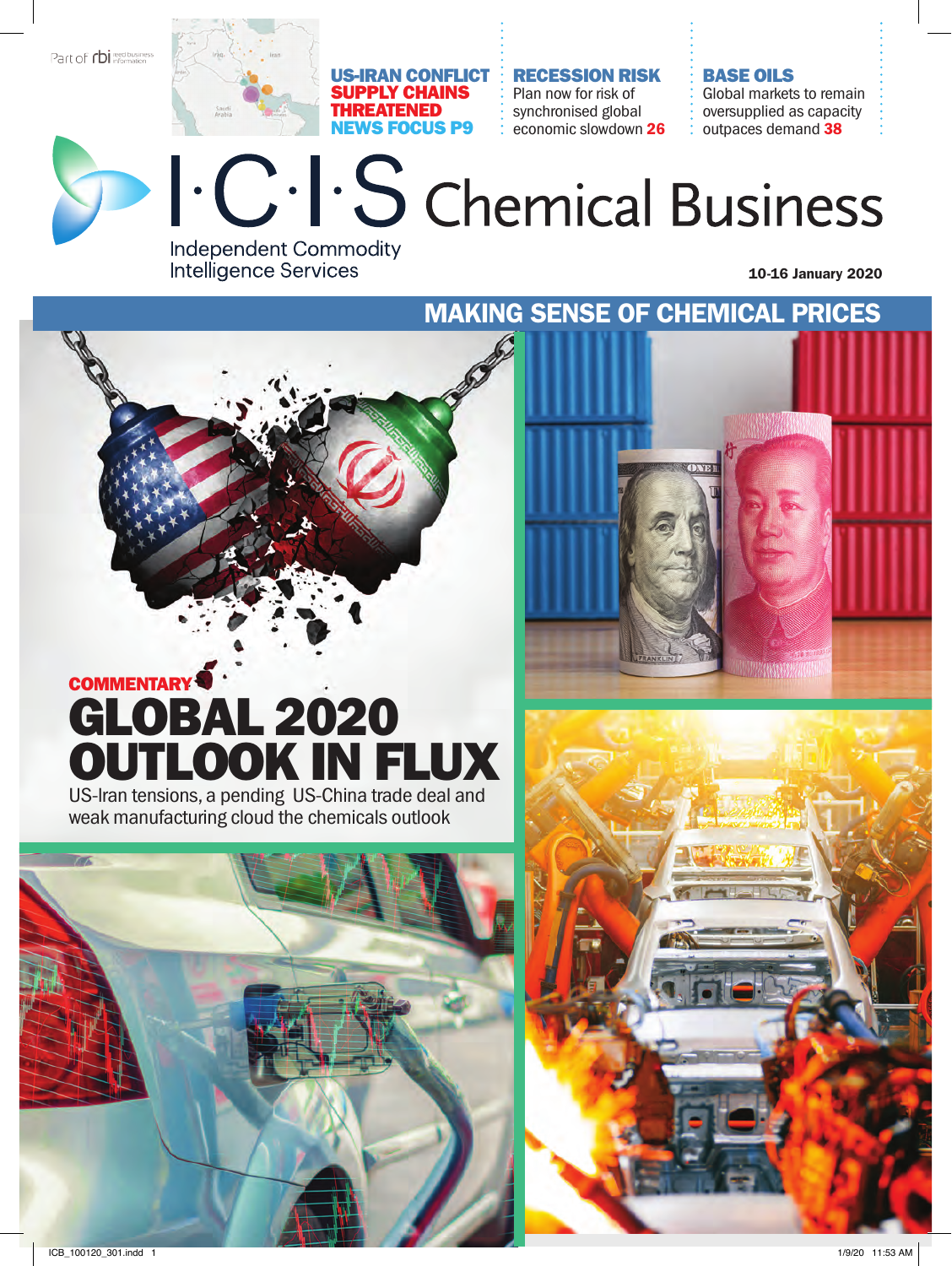

*Sign up to receive free ICIS updates by email, tailored to the markets you are interested in. Visit icis.com/keep-in-touch*



# Synchronised slowdown to persist in 2020

It seems likely that 2020 will see the synchronised slowdown continuing to challenge consensus optimism. Contingency planning around recession risks should therefore be top of the agenda

#### PAUL HODGES INTERNATIONAL ECHEM

In the IMF has now confirmed that the world economy has moved into the synchronised slowdown that I forecast here a year ago (ICB 11-17 January 2019). Its analysis also confirms the importance he IMF has now confirmed that the world economy has moved into the synchronised slowdown that I forecast

here a year ago (ICB 11-17 January of the issues highlighted then, including "rising trade barriers and increasing geopolitical tensions", a sharp decline in manufacturing, contraction in the auto industry and structural forces such as the impact of ageing populations.

Capacity utilisation data from the American Chemistry Council (ACC) has therefore once again proved to be the best leading indicator for the global economy. It has been far more reliable than stock markets, where valuations continue to be massively distorted by central bank stimulus. And unfortunately, the latest data shows no sign of any improvement.

Of course, it remains very easy to ignore the warning signs. "Business as usual" is always the most popular forecast, as we saw a year ago when the consensus assumed a sustainable economic recovery was finally underway. And it would be no great surprise if, in a year's time, consensus opinion starts to claim that "nobody could have seen the recession coming".

This is why it seems likely that the industry will now start to divide into winners and losers. As the IMF notes in its analysis, the current situation is "precarious", with a number of potential downsides starting to crystallise.

#### BREXIT TRADE RISK

On a macro view, these include the growing supply chain risks created by Brexit, where the UK expects to leave the EU at the end of this month.

Anyone with experience in trade negotiations knows that these normally take years rather than months to complete. No Deal is therefore the most likely outcome in a year's time at the end of the transition period.

This will have a major impact on the chemical industry, given our dependence on complex and highly integrated downstream value chains. Contingency planning is therefore on the critical path for any company that currently relies on product flowing seamlessly and tariff-free across the UK-EU27 border. Of course, potential losers will continue to nurse the hope that the UK government might reverse its refusal to accept the 2-year extension offered by the EU. But anyone who followed the recent UK election campaign knows this is an unlikely outcome.

The industry also has its own specific challenges to face, given the growing impact of US shale gas-based expansions in the polyethylene (PE) area. This is no great surprise, as I have been warning about the likely consequences of these supply-led expansions since they were first announced in 2014 (ICB, 24-32